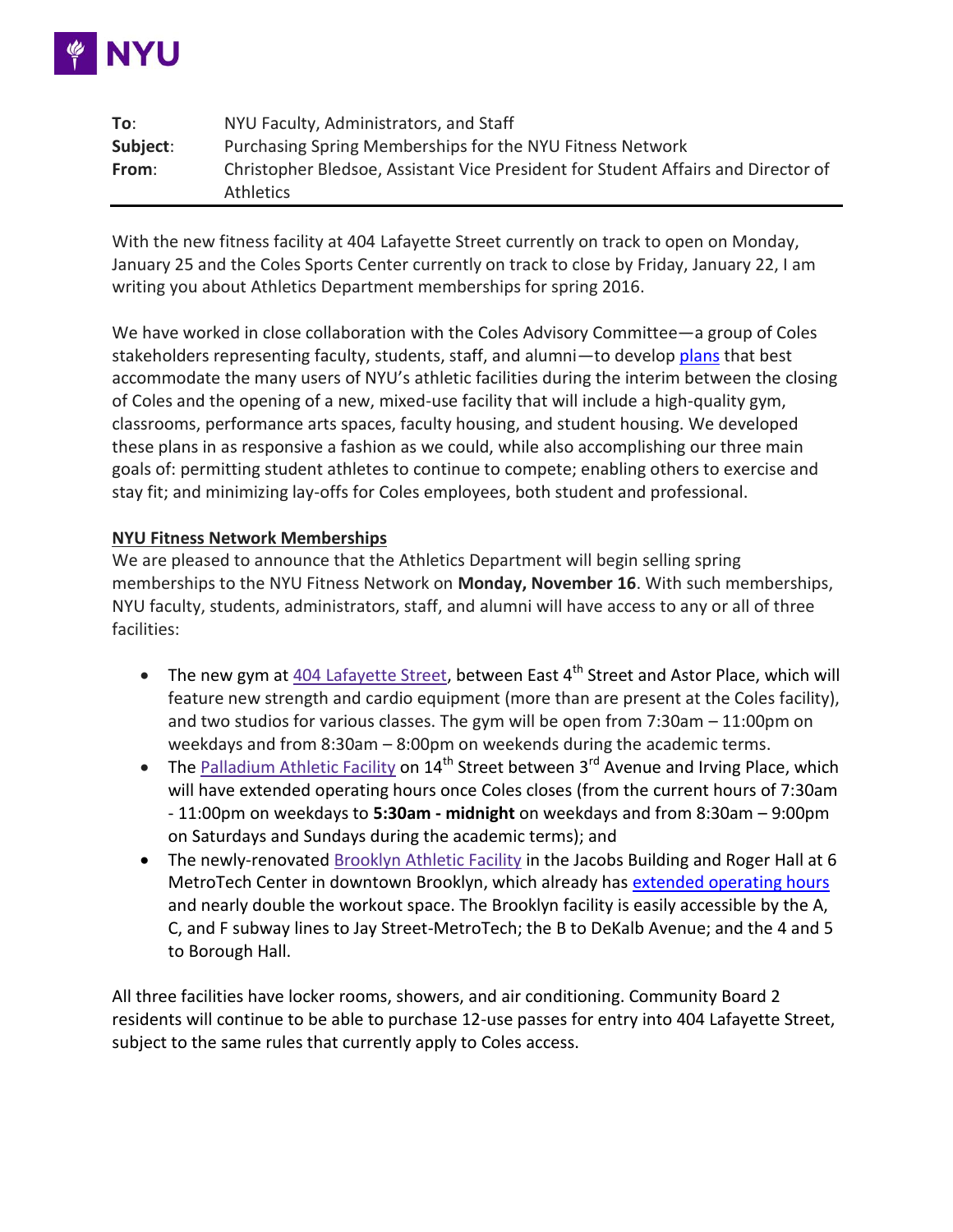

NYU faculty, administrators, and staff will be able to purchase memberships by visiting the Membership Offices in Coles and Palladium during [Membership Office Hours,](http://gonyuathletics.com/sports/2015/3/17/Fac_0317151751.aspx) beginning on November 16. You may also purchase memberships at the StudentLink Brooklyn Office at 5 MetroTech Center during [Office Hours,](http://www.nyu.edu/life/resources-and-services/nyu-studentlink.html) from Tuesday, December 1 through Tuesday, December 15, and then again from Monday, January 4 through Monday, February 8, 2016. You will also be able to purchase memberships at 404 Lafayette Street, beginning on Monday, January 25. Click [here](http://gonyuathletics.com/sports/2015/3/17/Fac_0317151751.aspx) to download the appropriate membership application form.

The Athletics Department will hold Open Houses at 404 Lafayette Street during its first two weeks of operation for current Coles members and other potential users who would prefer to see the gym before making a decision about purchasing memberships. Matriculated students need not take any additional action and will incur no additional cost to obtain membership to the NYU Fitness Network.

During the construction of the new, mixed-used facility on the existing Coles site, NYU will reduce the Athletics Department membership rate for its three NYU Fitness Network facilities by **[20% from the current price.](http://gonyuathletics.com/sports/2015/3/17/Fac_0317151751.aspx#member)** We know, however, that the interim facilities do not meet the needs of every fitness user, and have negotiated [lower rates to external fitness centers](http://www.gonyuathletics.com/sports/2015/10/29/GEN_1029155454.aspx?id=1601) for all NYU faculty, administrators, and staff who feel the interim measures do not meet their specific needs.

## **Transportation**

Palladium users can utilize the free university shuttle service that runs between 715 Broadway and 14<sup>th</sup> Street & 3<sup>rd</sup> Avenue via **Route E** (Monday – Friday), [Route F](http://www.nyu.edu/life/travel-and-transportation/university-transportation/routes-and-schedules/route-f.html) (Monday – Thursday), and [Route W](http://www.nyu.edu/life/travel-and-transportation/university-transportation/routes-and-schedules/route-w.html) (Saturday & Sunday). Brooklyn Athletic Facility users may utilize the free shuttle that runs between 715 Broadway and 6 MetroTech Center via [Route A](http://www.nyu.edu/life/travel-and-transportation/university-transportation/routes-and-schedules/route-a.html) (Monday – Thursday).

## **Information for Swimmers**

We know that swimmers are unhappy with the reduction in pool availability, and we explored a range of options to minimize the interruption. In response to the Tenured/Tenure Track Faculty Senators Council request that NYU prioritize swim instruction for children and continue to make lessons available on an affordable basis, the University agreed to help defray the cost of access to the [McBurney](http://www.ymcanyc.org/mcburney) and [Chinatown](http://www.ymcanyc.org/chinatown) YMCA facilities for employees and their families by providing 1) [partial reimbursements](http://gonyuathletics.com/sports/2015/5/8/GEN_0508152204.aspx?id=1551) for swimming lessons for the children of NYU employees who belong to the NYU fitness facilities so that the actual cost of lessons remains the same as the current cost at Coles (\$55); and 2) [partial reimbursements](http://gonyuathletics.com/sports/2015/5/8/GEN_0508152204.aspx?id=1551) for full memberships at these two YMCA locations that have lap pools. These reimbursements will be available to employees who belong to the NYU Fitness Network as of **Monday, February 8, 2016**. Employees who had been members in fall 2015, academic year 2014-2015, or 2013-2014 are also eligible. New hires to the University will also be eligible to receive reimbursement following satisfactory proof of hire date.

We also hope to offer as many non-beginner level aquatic classes as possible at Palladium, subject to safety, demand, and availability.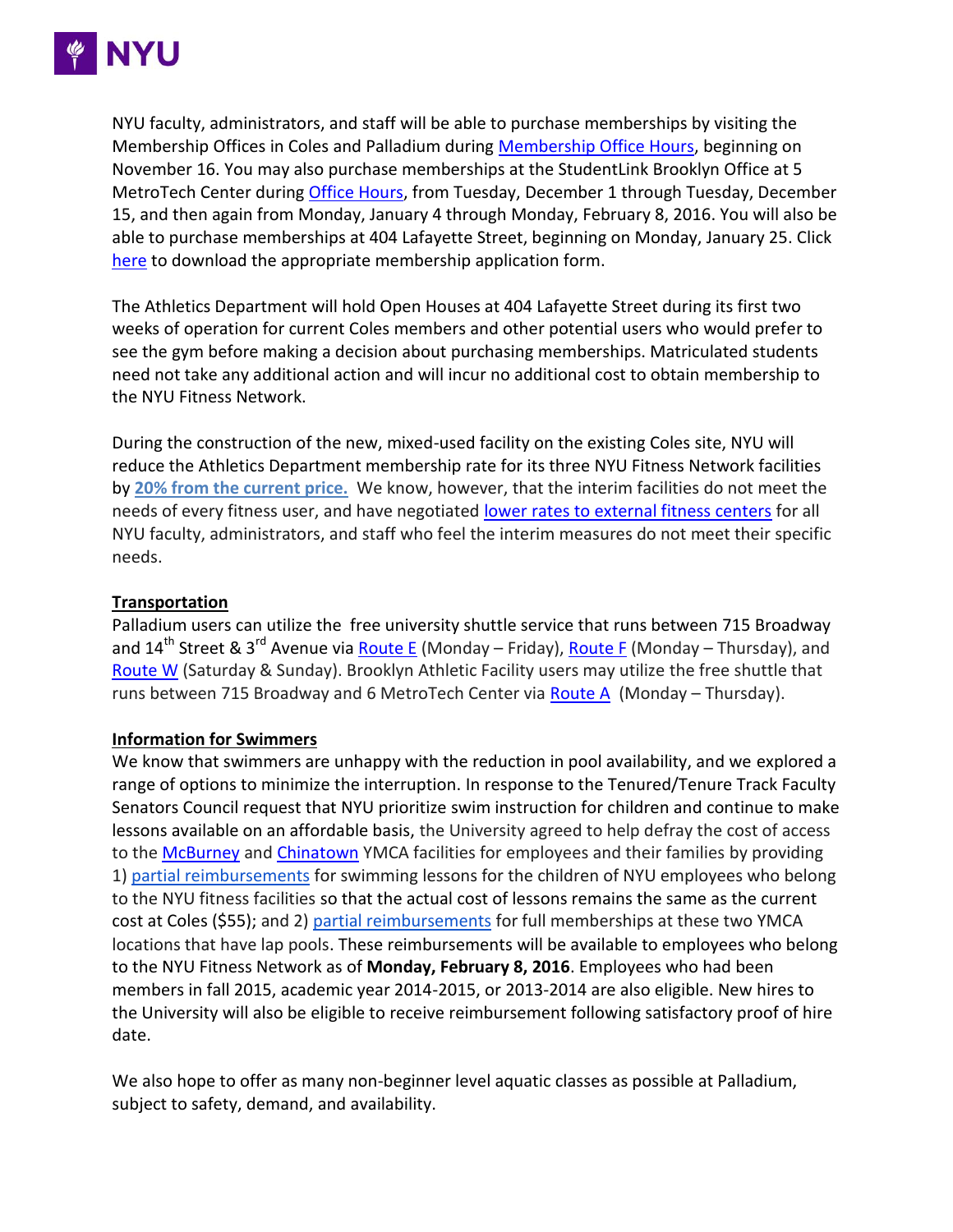

# **Information for ball court and track users**

Although we will make the basketball courts at [Palladium](http://gonyuathletics.com/sports/2014/12/18/pafmaincourt.aspx?id=1520) and in [Brooklyn](http://gonyuathletics.com/sports/2015/1/28/bafgymnasium.aspx?id=1533) available as often as possible, we recognize that they will be less readily available during the construction phase. We will not have racquetball courts, squash courts, tennis courts, or a running track available, and acknowledge that ball court and track users may experience the most disruption in service. We have created lists of external [tennis courts,](http://gonyuathletics.com/sports/2015/5/8/GEN_0508152802.aspx?id=1541) [racquetball courts,](http://gonyuathletics.com/sports/2015/5/8/GEN_0508153110.aspx?id=1544) and [squash courts,](http://gonyuathletics.com/sports/2015/5/8/GEN_0508153001.aspx?id=1543) and hope you are able to find an alternative during the construction period. (Some of the external fitness [centers](http://www.gonyuathletics.com/sports/2015/10/29/GEN_1029155454.aspx?id=1601) to which we have negotiated lower rates, as referenced above, include ball court options.)

#### **Conclusion**

Current members will be able to use Coles, Palladium, and the Brooklyn Athletic Facility until 404 Lafayette opens on January 25, at no additional charge. If you choose to purchase spring memberships to the NYU Fitness Network, you may do so beginning on **Monday, November 16**. Memberships purchased after February 8 will be prorated accordingly. We will continue to update you during the construction phases.

Please contact the [Athletics Department](https://docs.google.com/forms/d/1ouK8OSb4yFky_6P70pb8aQylf-7MJogsXZbVYRESqpA/viewform) with any questions you may have regarding the University's plans for interim athletic and recreational facilities.

We appreciate your patience – and hope you will enjoy the NYU Fitness Network.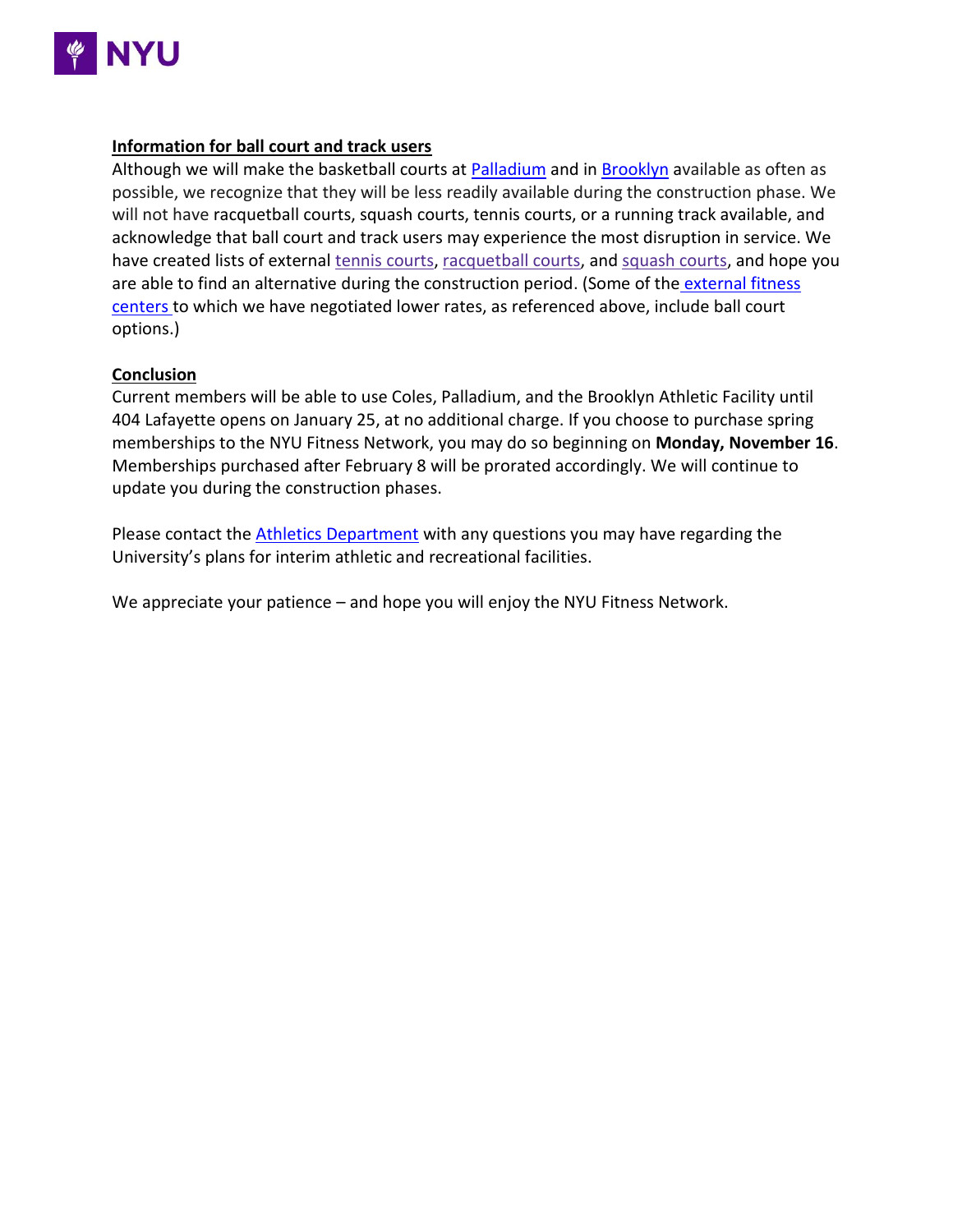

| To:      | NYU Alumni Members of the Coles Sports Center                                                         |
|----------|-------------------------------------------------------------------------------------------------------|
| Subject: | Purchasing Spring Memberships for the NYU Fitness Network                                             |
| From:    | Christopher Bledsoe, Assistant Vice President for Student Affairs and Director of<br><b>Athletics</b> |

With the new fitness facility at 404 Lafayette Street currently on track to open on Monday, January 25 and the Coles Sports Center currently on track to close by Friday, January 22, I am writing you about Athletics Department memberships for spring 2016.

We have worked in close collaboration with the Coles Advisory Committee, a group of Coles stakeholders representing faculty, students, staff, and alumni, to develop [plans](http://gonyuathletics.com/sports/2015/5/19/GEN_0519154428.aspx) that best accommodate the many users of NYU's athletic facilities during the interim between the closing of Coles and the opening of a new, mixed-use facility that will include a high-quality gym, classrooms, performance arts spaces, faculty housing, and student housing. We developed these plans in as responsive a fashion as we could, while also accomplishing our three main goals of: permitting student athletes to continue to compete; enabling others to exercise and stay fit; and minimizing lay-offs for Coles employees, both student and professional.

# **NYU Fitness Network Memberships**

We are pleased to announce that the Athletics Department will begin selling spring memberships to the NYU Fitness Network on **Monday, November 16**. With such memberships, NYU faculty, students, administrators, staff, and alumni will have access to any or all of three facilities:

- The new gym at [404 Lafayette Street,](http://gonyuathletics.com/common/controls/image_handler.aspx?thumb_id=13&image_path=/images/2015/9/9/Coles_404_Lafayette_Gym_render_2.jpg) between East  $4^{th}$  Street and Astor Place, which will feature new strength and cardio equipment (more than are present at the Coles facility), and two studios for various classes. The gym will be open from 7:30am – 11:00pm on weekdays and from 8:30am – 8:00pm on weekends during the academic terms.
- The [Palladium Athletic Facility](http://www.gonyuathletics.com/sports/2011/12/1/Palladium_1201112947.aspx?path=palladium) on  $14<sup>th</sup>$  Street between  $3<sup>rd</sup>$  Avenue and Irving Place, which will have extended operating hours once Coles closes (from the current hours of 7:30am - 11:00pm on weekdays to **5:30am - midnight** on weekdays and from 8:30am – 9:00pm on Saturdays and Sundays during the academic terms); and
- The newly-renovated [Brooklyn Athletic Facility](http://www.gonyuathletics.com/sports/2014/10/8/BAF_1008141433.aspx?path=baf) in the Jacobs Building and Roger Hall at 6 MetroTech Center in downtown Brooklyn, which already has [extended operating hours](http://www.gonyuathletics.com/sports/2014/7/15/BAF_0715144605.aspx?path=baf) and nearly double the workout space. The Brooklyn facility is easily accessible by the A, C, and F subway lines to Jay Street-MetroTech; the B to DeKalb Avenue; and the 4 and 5 to Borough Hall.

All three facilities have locker rooms, showers, and air conditioning. Community Board 2 residents will continue to be able to purchase 12-use passes for entry into 404 Lafayette Street, subject to the same rules that currently apply to Coles access.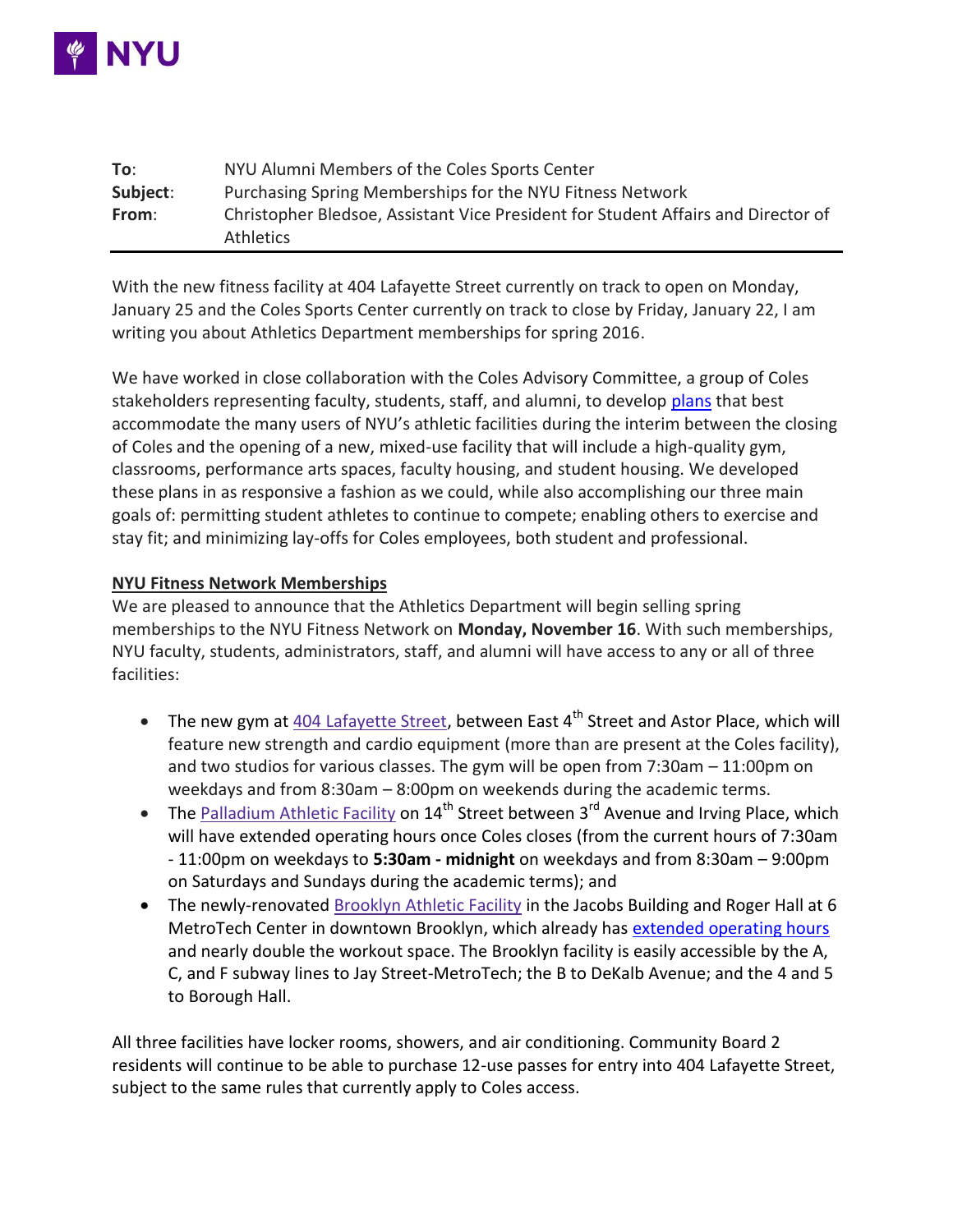

NYU Alumni will be able to purchase memberships by visiting the Membership Offices in Coles and Palladium during [Membership Office Hours,](http://gonyuathletics.com/sports/2015/3/17/Fac_0317151751.aspx) beginning on November 16. You may also purchase memberships at the StudentLink Brooklyn Office at 5 MetroTech Center during [Office](http://www.nyu.edu/life/resources-and-services/nyu-studentlink.html)  [Hours,](http://www.nyu.edu/life/resources-and-services/nyu-studentlink.html) from Tuesday, December 1 through Tuesday, December 15, and then again from Monday, January 4 through Monday, February 8, 2016. You will also be able to purchase memberships at 404 Lafayette Street when it opens. Click [here](http://gonyuathletics.com/sports/2015/3/17/Fac_0317151751.aspx) to download the appropriate membership application form.

The Athletics Department will hold Open Houses at 404 Lafayette Street during its first two weeks of operation for current Coles members and other potential users who would prefer to see the gym before making a decision about purchasing memberships.

During the construction of the new, mixed-used facility on the existing Coles site, NYU will reduce the Athletics Department membership rate for its three NYU Fitness Network facilities by **[20% from the current price.](http://gonyuathletics.com/sports/2015/3/17/Fac_0317151751.aspx#member)**

## **Information for Swimmers, Court Sport, and Track Users**

Although we will make the basketball courts at [Palladium](http://gonyuathletics.com/sports/2014/12/18/pafmaincourt.aspx?id=1520) and in [Brooklyn](http://gonyuathletics.com/sports/2015/1/28/bafgymnasium.aspx?id=1533) available as often as possible, we recognize that they will be less readily available during the construction phase. We will not have racquetball courts, squash courts, tennis courts, or a running track available. We have created lists of external [tennis courts,](http://gonyuathletics.com/sports/2015/5/8/GEN_0508152802.aspx?id=1541) [racquetball courts,](http://gonyuathletics.com/sports/2015/5/8/GEN_0508153110.aspx?id=1544) and [squash courts,](http://gonyuathletics.com/sports/2015/5/8/GEN_0508153001.aspx?id=1543) and hope you are able to find an alternative during the construction period.

#### **CONCLUSION**

Current members will be able to use Coles, Palladium, and the Brooklyn Athletic Facility until 404 Lafayette opens on January 25, at no additional charge. If you choose to purchase spring memberships to the NYU Fitness Network, you may do so beginning on **Monday, November 16**. Memberships purchased after February 8 will be prorated accordingly. We will continue to update you during the construction phases.

Please contact the [Athletics Department](https://docs.google.com/forms/d/1ouK8OSb4yFky_6P70pb8aQylf-7MJogsXZbVYRESqpA/viewform) with any questions you may have regarding the University's plans for interim athletic and recreational facilities.